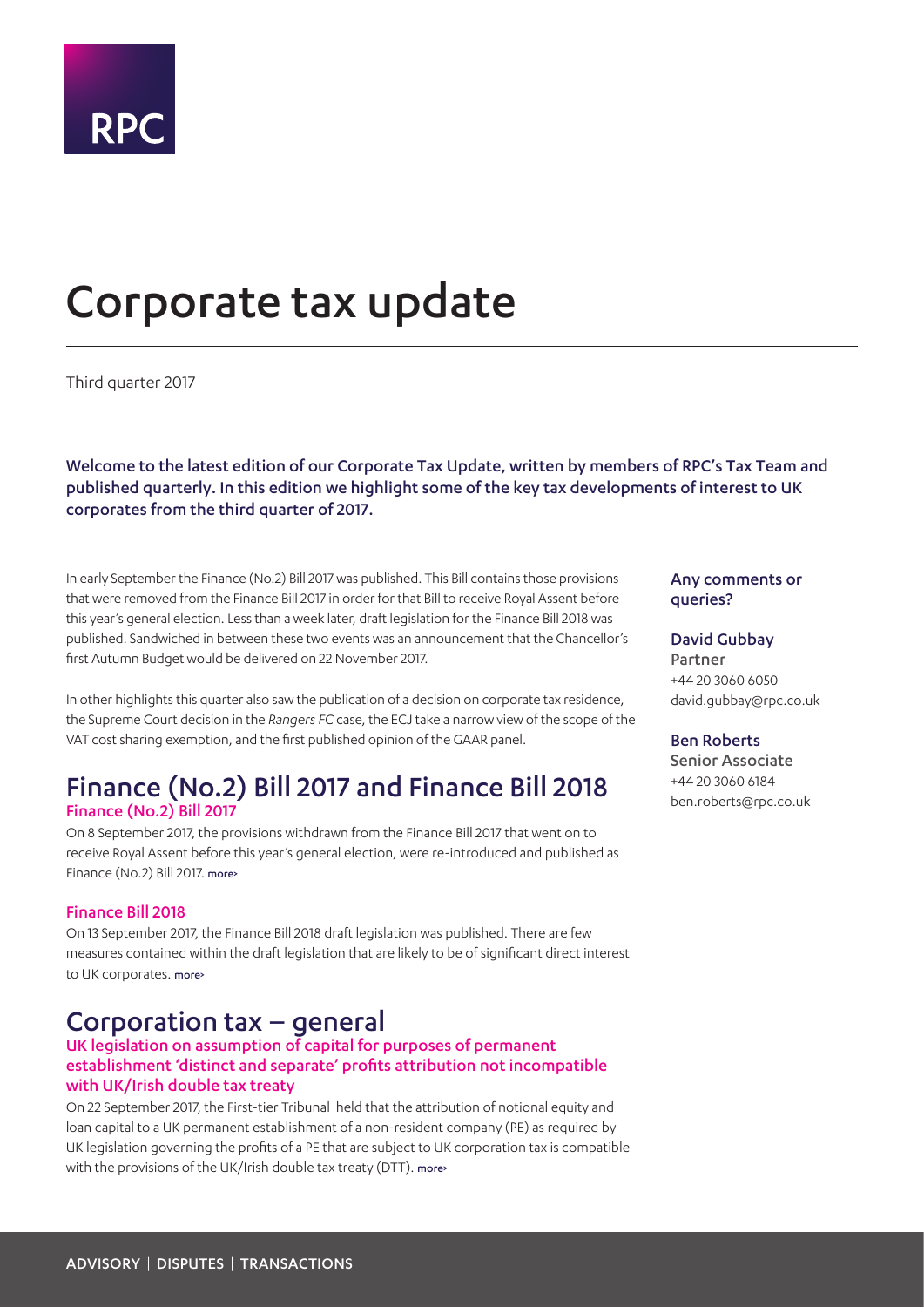#### OTS publishes document on scope of review of capital allowances regime

On 21 September 2017, the Office for Tax Simplification (OTS) published details as to the scope of its review of the UK capital allowances system. [more>](#page-4-0)

#### Jersey-incorporated UK property holding companies held to be UK tax resident by Tribunal

On 14 July 2017, the First-tier Tribunal held that a number of Jersey-incorporated companies established to hold UK property were, in fact, UK tax resident as a result of the central management and control of the companies taking place in the UK. [more>](#page-5-0)

### **VAT**

#### Disappointment for insurers and other financial services groups as ECJ takes restrictive view of scope of VAT cost sharing exemption

Insurance and other financial services groups will be disappointed by three recent ECJ decisions as to the scope of the VAT cost sharing exemption (CSE). [more>](#page-6-0)

#### ECJ decision on input tax recovery likely to be welcomed by property developers

On 14 September 2017, the ECJ held that a taxable business may deduct input tax on renovations provided free of charge to a third party if... more>

#### Making Tax Digital (MTD): VAT taking the lead

On 13 September 2017, HMRC published draft legislation for the Making Tax Digital (MTD) project. [more>](#page-7-0)

#### Purchaser under TOGC entitled to claim input tax deductions even though no VAT registration transfer

On 11 August 2017, the First-tier Tribunal held that the purchaser of a business treated as a transfer of a going concern (TOGC) could claim input tax deductions related to the transferred business despite the fact that the seller's VAT registration was not transferred to the purchaser. [more>](#page-8-0)

### Employment taxes

#### New disguised remuneration loan charge – HMRC 'spotlight' on attempts to avoid charge by 're-describing' loans

On 10 August 2017, HMRC published a new anti-avoidance 'Spotlight 39'. more>

#### Taylor Review on "gig economy" makes employment tax recommendations

On 11 July 2017, the publication of "Good Work: the Taylor Review of Modern Working Practices" made a number of recommendations on the taxation of workers in the so-called "gig economy". more>

#### Rangers FC case – Supreme Court upholds decision that EBT contributions should be taxed as 'redirected' employment income

On 5 July 2017, the Supreme Court unanimously held, in what has become known as the "big tax case" that payments by an employer to an employee benefit trust (EBT) were 'redirected' earnings properly subject to tax and NICs under the PAYE system. more>

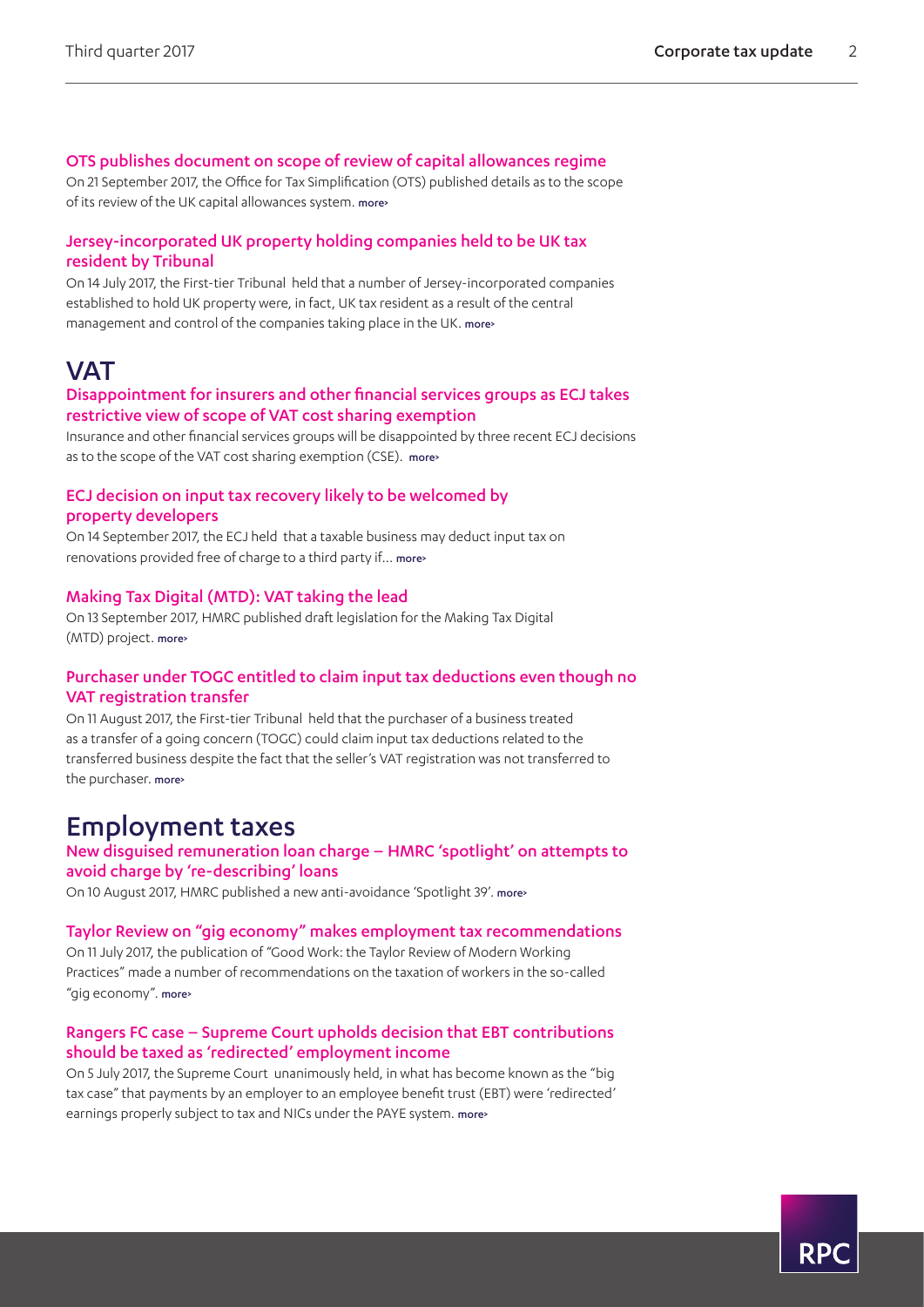### Stamp taxes

#### Office of Tax Simplification publishes report on stamp duty reform

On 10 July 2017, the Office of Tax Simplification (OTS) published its report on the modernisation of stamp duty. [more>](#page-11-0)

#### Stamp duty s.77 relief – revised HMRC guidance on "disqualifying arrangements"

On 1 July 2017, HMRC published revised pages in its Stamp Taxes on Shares Manual as to the meaning of "disqualifying arrangements" for the purposes of section 77 Finance Act 1986 relief (Section 77 Relief). more>

### Miscellaneous

#### Upper Tribunal confirms that shares without dividend rights are ordinary share capital

On 6 September 2017, the Upper Tribunal over-turned a First-tier Tribunal decision, holding that shares with no dividend rights are "ordinary share capital". [more>](#page-13-0)

#### Failure to prevent facilitation of tax avoidance – HMRC guidance on new offences

On 1 September 2017, HMRC published guidance for companies and organisations to follow in respect of the new corporate offences of failure to prevent facilitation of UK and foreign tax evasion. more>

#### First-tier Tribunal finds in favour of taxpayer in first decision on senior accounting officer rules

On 3 August 2017, the First-tier Tribunal held that HMRC was not justified in making penalty assessments against the finance director of a group of companies for a failure to comply with the senior accounting officer rules in Schedule 46 to the Finance Act 2009 (the SAO rules). [more>](#page-13-1)

#### First opinion of GAAR Advisory Panel issued

On 18 July 2017, the first opinion of the General Anti-Abuse Rule (GAAR) Advisory Panel was issued. more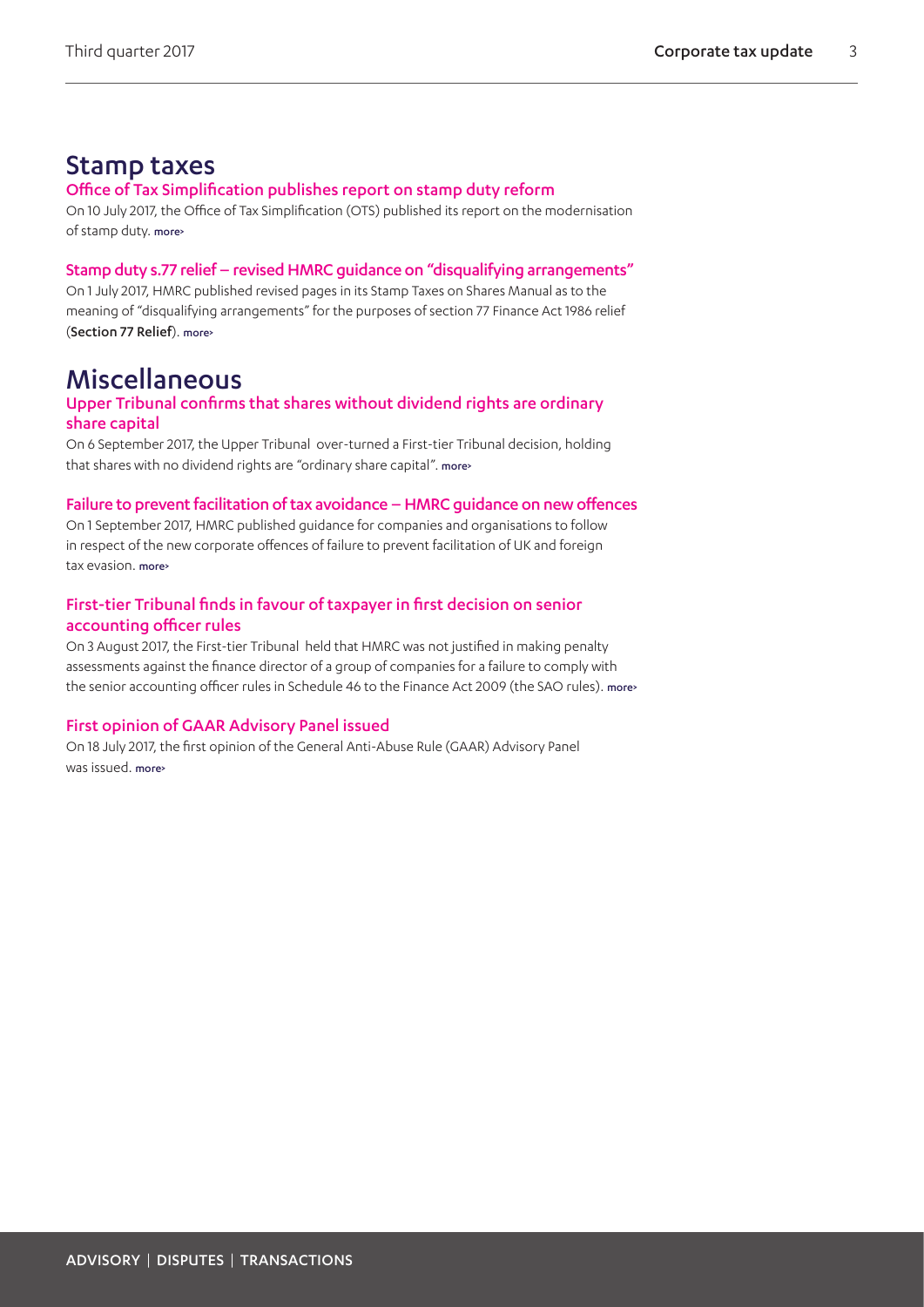# Finance (No.2) Bill 2017 and Finance Bill 2018

#### <span id="page-3-0"></span>Finance (No.2) Bill 2017

On 8 September 2017, the provisions withdrawn from the Finance Bill 2017 that went on to receive Royal Assent before this year's general election, were re-introduced and published as Finance (No.2) Bill 2017.

Of particular interest are the provisions providing for:

- corporation tax loss reform (in respect of which draft guidance<sup>1</sup> was published by HMRC on 31 July 2017)
- new rules on interest deductibility (in respect of which further draft guidance<sup>[2](#page-3-3)</sup> was published by HMRC on 4 August 2017), and
- **•** changes to the substantial shareholding exemption (SSE) regime

which are in each case due to take effect from 1 April 2017.

The Bill as published can be viewed [here](https://publications.parliament.uk/pa/bills/cbill/2017-2019/0102/18102.pdf).

#### <span id="page-3-1"></span>Finance Bill 2018

On 13 September 2017, the Finance Bill 2018 draft legislation was published. There are few measures contained within the draft legislation that are likely to be of significant direct interest to UK corporates. However the publication has confirmed that, from April 2018 (and as previously announced), there will be no requirement to withhold tax from UK-source interest payments on securities traded on a multilateral trading facility (MTF) operated by an EEAregulated recognised stock exchange.

The draft legislation is open for consultation until 25 October 2017.

[Back to contents>](#page-0-0)

<span id="page-3-2"></span>1. See [here.](https://www.gov.uk/government/publications/reform-to-corporation-tax-loss-relief-draft-guidance)

<span id="page-3-3"></span>2. See [here.](https://www.gov.uk/government/publications/corporate-interest-restriction-draft-guidance)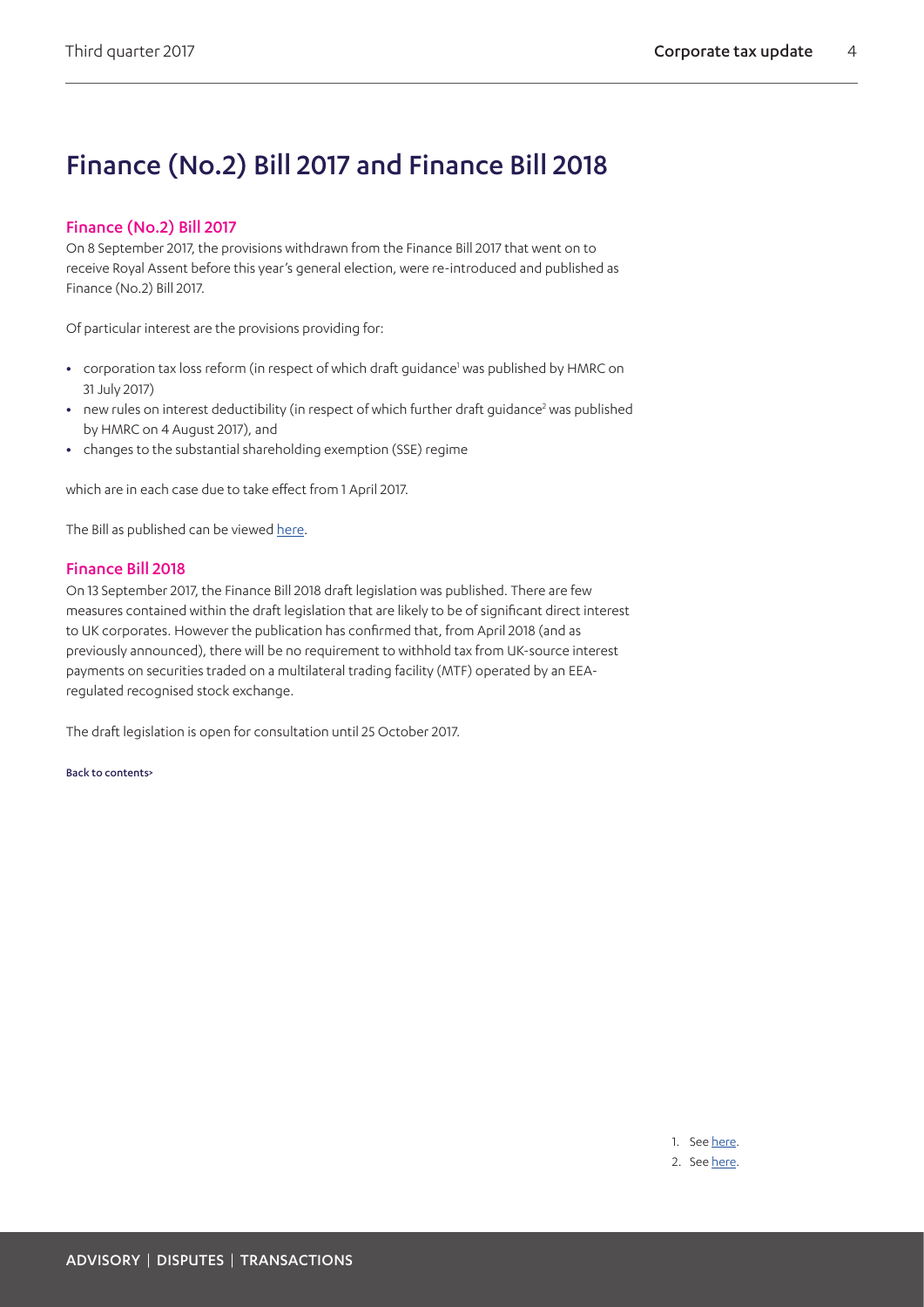# Corporation tax – general

#### UK legislation on assumption of capital for purposes of permanent establishment 'distinct and separate' profits attribution not incompatible with UK/Irish double tax treaty

On 22 September 2017, the First-tier Tribunal<sup>[3](#page-4-1)</sup> held that the attribution of notional equity and loan capital to a UK permanent establishment of a non-resident company (PE) as required by UK legislation governing the profits of a PE that are subject to UK corporation tax is compatible with the provisions of the UK/Irish double tax treaty (DTT). The PEs in question were not allowed a corporation tax deduction for interest, to the extent disallowed by the relevant UK legislation.

Section 11AA(3)(b) of the Income and Corporation Taxes Act 1988 (now rewritten to the CTA 2009), as in force at the relevant time, provided that for the purposes of determining the profits of a non-resident company that are attributable to a PE "it shall…be assumed that the PE has such equity and loan capital as it could reasonably be expected to have [were the PE a distinct and separate enterprise, engaged in similar activities under similar conditions, dealing independently with the non-UK company]".

The UK/Irish DTT (which prevails over UK legislation where there is conflict) provided simply that only such profits attributable to a PE may be taxed in the UK, again on the basis of a 'distinct and separate' enterprise, and that deductions shall be allowed in the UK for expenses that are incurred for the purposes of the PE "whether in the [UK] or elsewhere".

The appellants in these joined appeals argued that the DTT should override the UK legislation, which required an attribution of 'notional' capital which differed from the actual level of capital employed by the PE.

The Tribunal held that the UK legislation was not incompatible with the DTT. Specifically it held that section 11AA(3)(b) was not inconsistent with the OECD model treaty commentaries published up to the relevant time. The UK rules were an application of the general principle set out in the OECD model treaty (on which the UK/Irish DTT was based) and, as such, "do no more than give effect to the [DTT] requirements".

#### [Back to contents>](#page-0-0)

#### <span id="page-4-0"></span>OTS publishes document on scope of review of capital allowances regime

On 21 September 2017, the Office for Tax Simplification (OTS) published details as to the scope of its review of the UK capital allowances system. The key question being considered by the OTS is whether the capital allowances system should be replaced by accounting depreciation for the purposes of giving tax relief on investment in tangible assets.

The OTS report is due to be published in Spring 2018.

The scoping document can be viewed [here.](https://www.gov.uk/government/publications/ots-starts-new-review-on-capital-allowances-and-depreciation)

[Back to contents>](#page-0-0)

<span id="page-4-1"></span>3. In *Irish Bank Resolution Corporation Ltd and another v HMRC* [2017] UKFTT 0702 (TC).

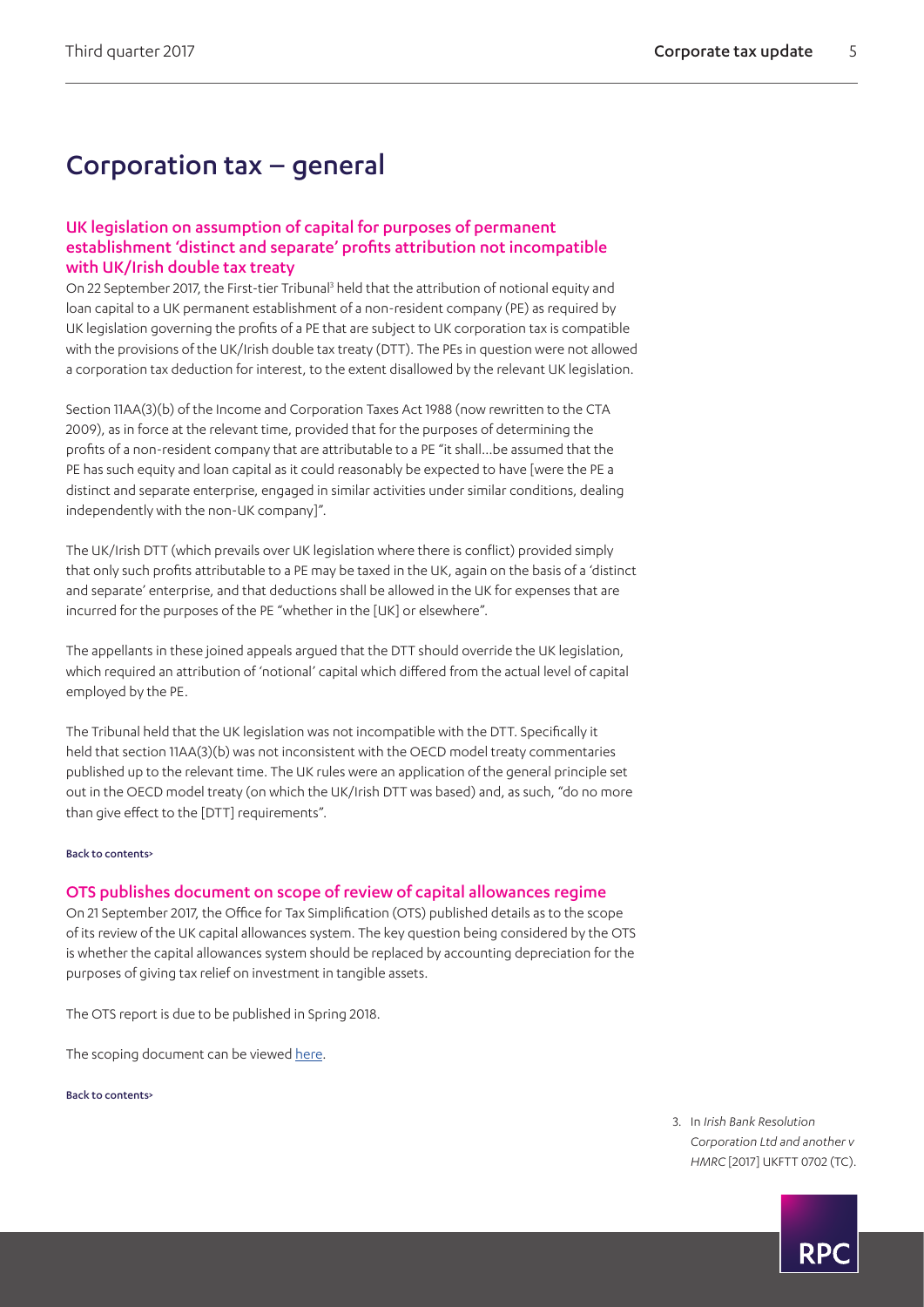#### <span id="page-5-0"></span>Jersey-incorporated UK property holding companies held to be UK tax resident by Tribunal

On 14 July 2017, the First-tier Tribunal<sup>4</sup> held that a number of Jersey-incorporated companies established to hold UK property were, in fact, UK tax resident as a result of the central management and control of the companies taking place in the UK.

A group headed by a UK resident parent undertook a tax-planning proposal designed, and carefully implemented, by its accountants. The aim of the proposal was to allow the group to access latent capital losses on certain assets (including UK real estate) on the basis that the crystallised losses would include indexation. Very broadly, the proposal involved newlyestablished wholly-owned Jersey companies purchasing the assets at an artificially high price and selling them shortly afterwards at a loss. Critical to the success of the proposal was that the Jersey companies would be treated as non-UK resident prior to sale of the assets.

The Tribunal, in a lengthy judgment, agreed with HMRC that the tax planning scheme did not work as the Jersey companies were UK tax resident throughout.

The facts of the case were considered by the Tribunal at some length, and this serves as a helpful reminder as to the importance of contemporaneous records in circumstances were the tax residence of a non-UK company is questioned. The Tribunal looked at emails, board minutes and hand-written notes in determining who exercised central management and control of the Jersey companies (and where).

After concluding its review of the relevant facts, the Tribunal then considered the relevant case law including *Bullock v Unit Construction*, *Wood v Holden and Laerstate*. Stressing the "unusual features" in this case, primarily being the fact that the only transactions that fell to be undertaken by the Jersey companies whilst they were (supposedly) Jersey resident were those of acquiring the assets at substantially more than their then market value, the Tribunal held that the "real business" of the companies was to undertake the parent's tax planning proposal. In the words of the Tribunal, these transactions were "inherently uncommercial" from the Jersey companies' perspective.

The result, according to the Tribunal, was that the only strategic decisions taken by the Jersey companies' boards were those to implement the parent's plans. In doing so, they were acting on what was in effect an instruction from the parent company. The Tribunal drew an "essential distinction" between this case and the facts in *Wood v Holden* (an otherwise apparently similar case in some respects) in that unlike in *Wood v Holden* the Jersey board in this case were presented with a sole transaction which had no commercial merit for the companies themselves. Accordingly the "inescapable conclusion" was that "the board was simply doing what the parent… wanted it to do and in effect instructed it to do. In the circumstances, the line was crossed from the parent influencing and giving strategic or policy direction to the parent giving an instruction."

Although this decision (which may well be appealed) may at first glance cause concern to those involved in the not uncommon use of offshore vehicles to hold UK commercial property, it is important to keep in mind the unusual facts of this case. Central to the Tribunal's decision in this case was the fact that, purely from the Jersey companies' perspective, the transactions that fell within the scope of strategic decision-making made no commercial sense unless required at the instruction of the UK parent.

The decision can be viewed [here.](http://www.bailii.org/uk/cases/UKFTT/TC/2017/TC06007.html)

[Back to contents>](#page-0-0)

<span id="page-5-1"></span>4. In *Development Securities (No. 9) Ltd and others v HMRC* [2017] UKFTT 0565 (TC).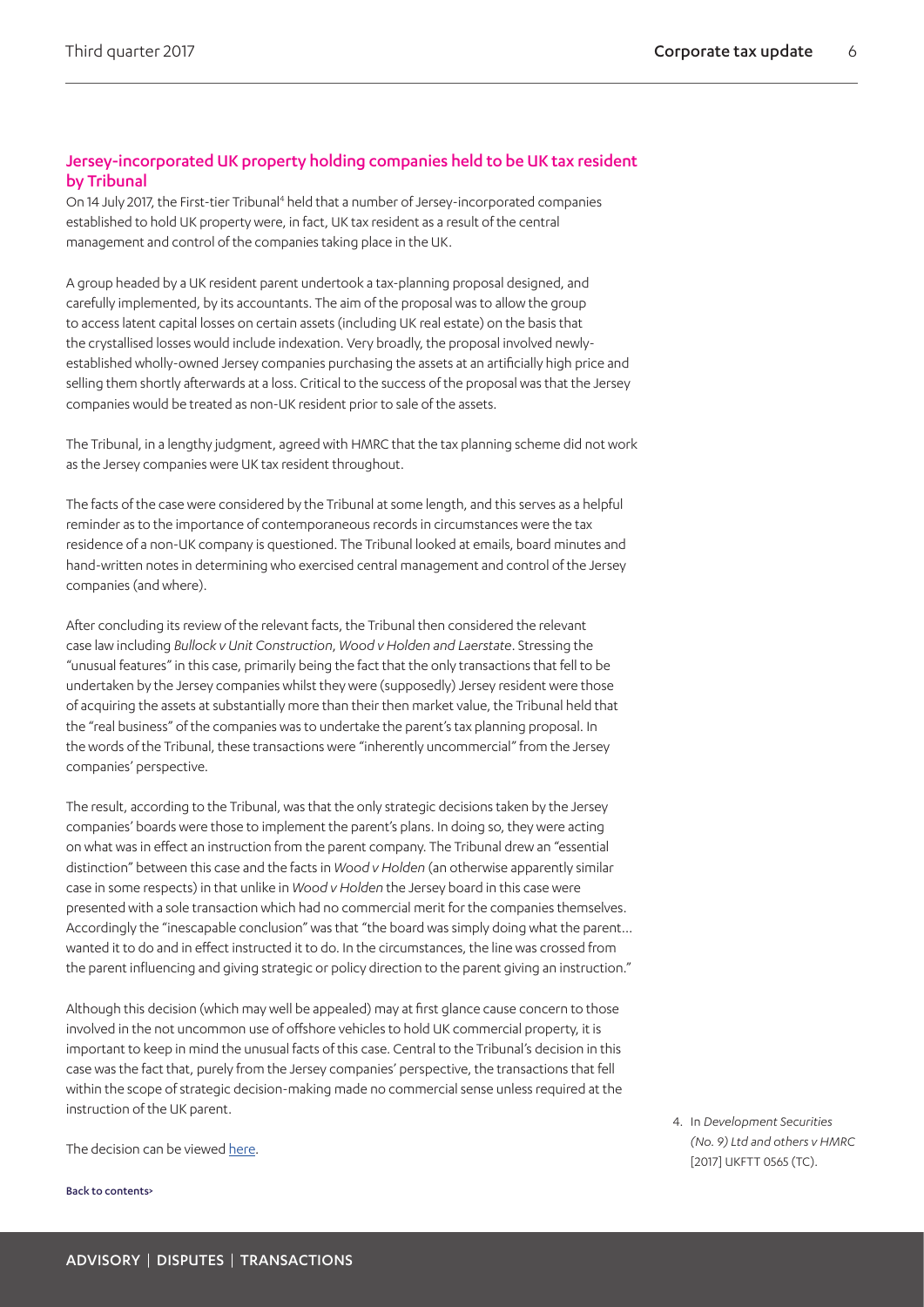## **VAT**

#### <span id="page-6-0"></span>Disappointment for insurers and other financial services groups as ECJ takes restrictive view of scope of VAT cost sharing exemption

Insurance and other financial services groups will be disappointed by three recent ECJ decisions<sup>[5](#page-6-1)</sup> as to the scope of the VAT cost sharing exemption (CSE).

The CSE, broadly, provides an exemption for VAT on services provided within groups whose members make exempt (or non-business) supplies provided:

- **•** the intra-group supplies are "directly necessary" to enable the group members to make such exempt (or non-business) supplies
- **•** only each member's exact share of the cost of the intra-group supplies are recovered
- **•** exempting the intra-group supply would not lead to distortion of competition.

The ECJ decisions concerned (amongst other issues) whether, and if so to what extent, a further condition also applies to CSE – namely whether the exemption is restricted to groups carrying on activities in the "public interest".

The UK's CSE closely follows the wording of the relevant provision<sup>6</sup> in Council Directive 2006/112/EC (VAT Directive). The UK's CSE does not, however, refer to activities "in the public interest" (unlike the heading of the Chapter of the VAT Directive which contains the CSE). HMRC's published guidance makes clear HMRC's view that no such restriction applies to the CSE, so that insurers, banks and other financial service providers have assumed the CSE can apply to their internally-provided services.

Earlier this year two advocate generals (AGs), in distinct cases, reached differing opinions on this issue. Most recently in April the AG in the case of *European Commission v Federal Republic of Germany* opined that German VAT legislation restricting the CSE to activities in the "public interest" was incompatible with the VAT Directive. This was tentatively welcomed by the insurance and other financial services sectors, in the knowledge that only the final ECJ decisions would provide clarity as to the scope of the CSE.

In recent weeks in separate cases the ECJ has held that CSE is only available to groups carrying on activities in the public interest. In the first decision (related but separate cases involving *Aviva* and *DNB Banka*) the ECJ ruled it was determinative that the CSE is contained in a section of the VAT Directive headed "Exemptions for certain activities in the public interest". Accordingly neither Aviva nor DNB Banka was entitled to benefit from the CSE, as they carried on insurance and banking activities, respectively. On the same day in the *Commission v Germany* case, the ECJ reached the same view.

The impact of these decisions in the UK may not be immediate, as the UK will need to correct its national CSE legislation first. It seems likely that HMRC will consider the implications of these decisions in its ongoing consultation on the UK VAT group rules.

The ECJ decisions can be viewed [here](http://www.bailii.org/eu/cases/EUECJ/2017/C60515.html), [here](http://www.bailii.org/eu/cases/EUECJ/2017/C32615.html) and [here](http://www.bailii.org/eu/cases/EUECJ/2017/C61615.html).

[Back to contents>](#page-0-0)

<span id="page-6-1"></span>5. In *Minister Finansów v Aviva Towarzystwo Ubezpieczeÿ na ÿycie S.A. w Warszawie* (Case C-605/15) and *DNB Banka AS v Valsts ieÿÿmumu dienests* (Case C-326/15), and *European Commission v Federal Republic of Germany* (Case C-616/15). 6. Article 132(1)(f).

<span id="page-6-2"></span>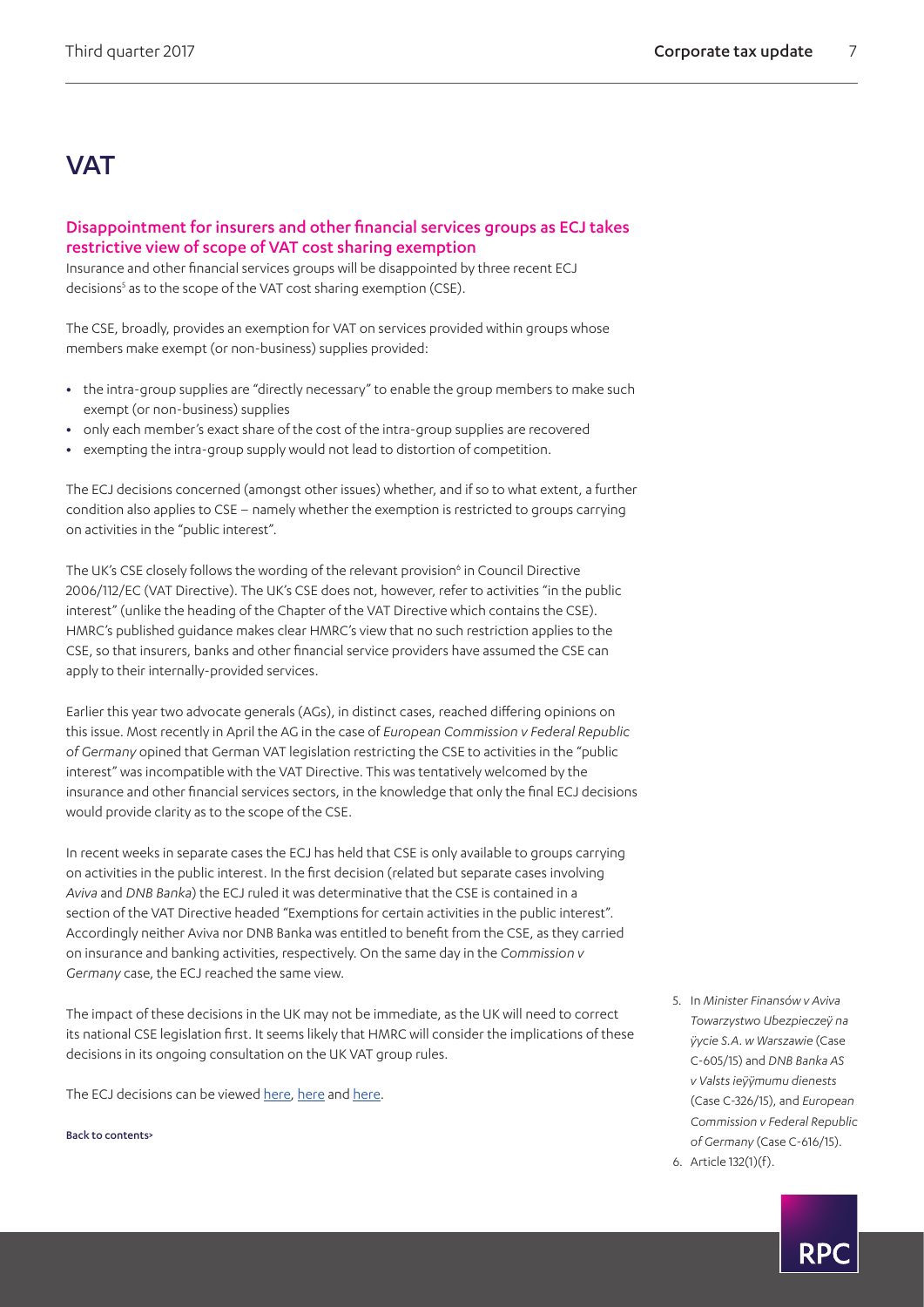#### ECJ decision on input tax recovery likely to be welcomed by property developers

On 14 September 201[7](#page-7-1), the ECJ held<sup>7</sup> that a taxable business may deduct input tax on renovations provided free of charge to a third party if:

- **•** the services are not 'excessive' (ie in excess of what is needed to allow the business to carry on its taxable transactions)
- **•** the cost of the services is reflected in the price of those taxable transactions.

The ECJ disagreed with the Advocate General's (AG) opinion, noting that, in the particular circumstances of the case, the taxpayer would not have been able to carry on its taxable business (the renting out of holiday premises, once built) without the renovations (to an existing public authority waste-water pump station) being carried out. In the view of the ECJ, the fact that the public authority also benefitted from the work was not fatal to the input tax claim.

The ECJ's decision will be welcomed by property developers, who would have been alarmed by the earlier AG opinion in this case. That earlier opinion called into question current published HMRC practice, that where a property developer has reached agreement with a local authority, for example under a 'planning gain agreement', the developer is not regarded as making a supply to the local authority (with the developer's input tax on construction works generally being viewed as attributable to the developer's taxable supplies).

The decision can be viewed [here.](http://www.bailii.org/eu/cases/EUECJ/2017/C13216.html)

#### [Back to contents>](#page-0-0)

#### <span id="page-7-0"></span>Making Tax Digital (MTD): VAT taking the lead

On 13 September 2017, HMRC published draft legislation for the Making Tax Digital (MTD) project. Together with the draft regulations requiring businesses to provide updates in digital format, and allowing HMRC to communicate digitally with taxpayers, the published package included an "overview" of the MTD legislation for VAT.

The VAT overview confirms that, from April 2019, businesses with a turnover above the VAT threshold<sup>[8](#page-7-2)</sup> will need to:

- **•** keep their VAT records digitally
- **•** provide their VAT returns to HMRC through software that is compatible with MTD

This followed the publication of the Finance (No.2) Bill 2017 on 8 September 2017, which included the MTD provisions originally planned for the Finance Bill 2017 which received Royal Assent before this year's general election. These draft MTD provisions reflect the generally relaxed MTD timetable, although MTD for VAT is largely proceeding as planned, at least in terms of timing.

The VAT overview confirms that businesses will not, as a result of MTD, be required to submit information more frequently than they do currently. The overview also confirms that VAT submission and payment dates will be unaltered by MTD.

- <span id="page-7-1"></span>7. In *Direktor na Direktsia 'Obzhalvane i danachnoosiguritelna praktika' – Sofia v 'Iberdrola Inmobiliaria Real Estate Investments' EOOD* (Case C-132/16).
- <span id="page-7-2"></span>8. Currently £85,000.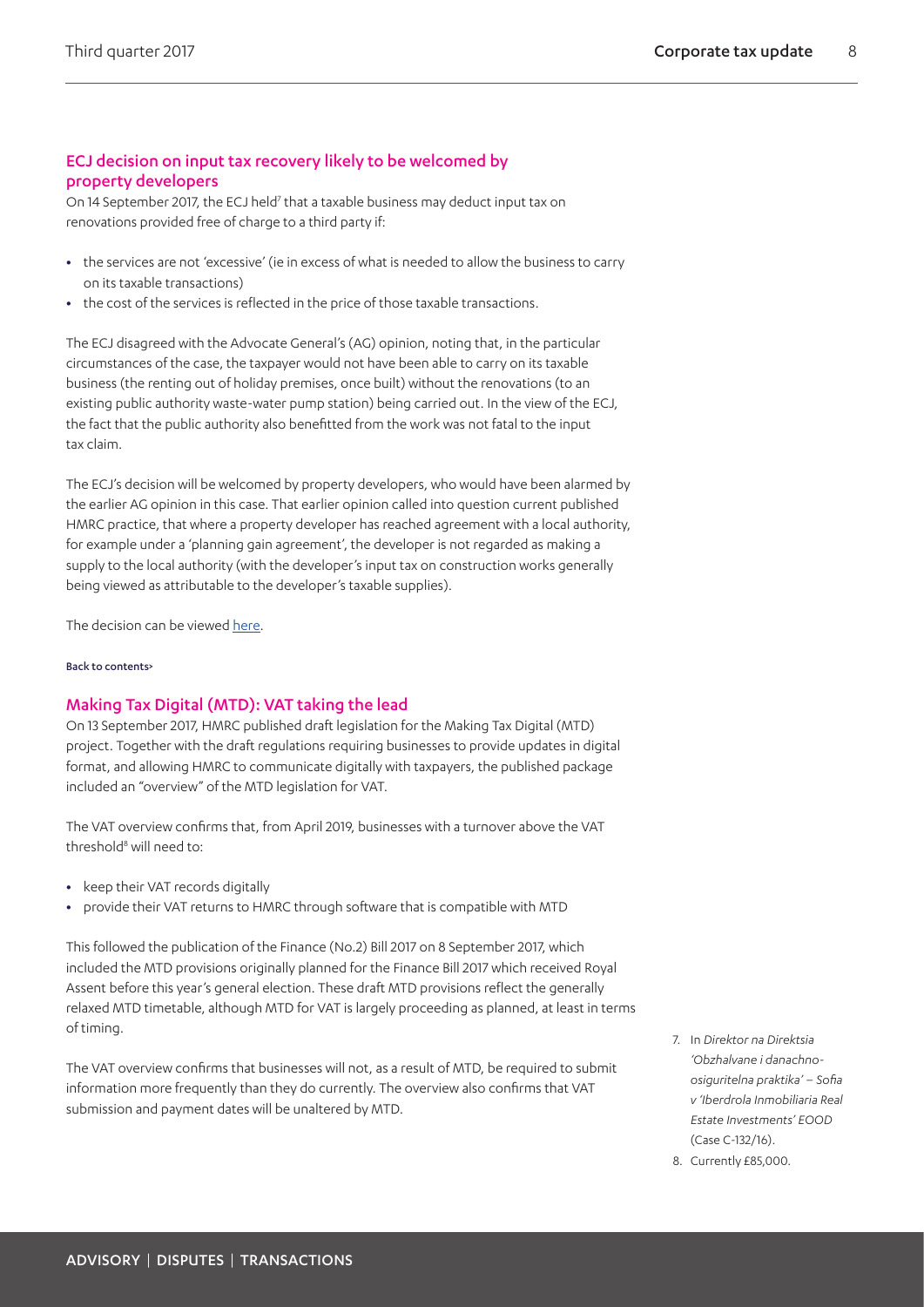The MTD VAT regulations will be published in draft for consultation by April 2018.

The VAT overview can be viewed [here](https://www.gov.uk/government/consultations/making-tax-digital-reforms-affecting-businesses/making-tax-digital-for-vat-legislation-overview).

#### [Back to contents>](#page-0-0)

#### <span id="page-8-0"></span>Purchaser under TOGC entitled to claim input tax deductions even though no VAT registration transfer

On 11 August 2017, the First-tier Tribunal<sup>[9](#page-8-1)</sup> held that the purchaser of a business treated as a transfer of a going concern (TOGC) could claim input tax deductions related to the transferred business despite the fact that the seller's VAT registration was not transferred to the purchaser.

An election for the purchaser to acquire the seller's existing VAT registration on a TOGC is uncommon as the effect is that both VAT liabilities and entitlements to input tax credits transfer to the purchaser.

In this case the parties to the TOGC included contractual provisions in the business transfer agreement such that:

- **•** pre-sale tax liabilities of the seller were excluded from the sale; but
- **•** the benefit and burden all of the seller's business contracts were included in the sale

The Tribunal held that the obligation to pay the VAT element on invoices pursuant to supplier contracts, which passed to the purchaser, were not tax liabilities (and were not therefore excluded from the sale). Absent the sale, the seller would have been entitled to claim the input tax deductions. Accordingly, in the Tribunal's view, the purchaser was entitled to claim the input tax following the TOGC.

The Tribunal noted that HMRC had not pleaded that the sale was a 'sham' nor susceptible to *Halifax* or *Ramsey* arguments. As a result the Tribunal decided it could not give a view as to the purpose of the sale (in particular whether it amounted to a normal commercial transaction or, instead, a means of "isolating" the input tax from the VAT liabilities).

The decision can be viewed [here.](http://www.bailii.org/uk/cases/UKFTT/TC/2017/TC06061.html)

[Back to contents>](#page-0-0)

<span id="page-8-1"></span>9. In *NT Advisors Partnership v HMRC* [2017] UKFTT 0625 (TC).

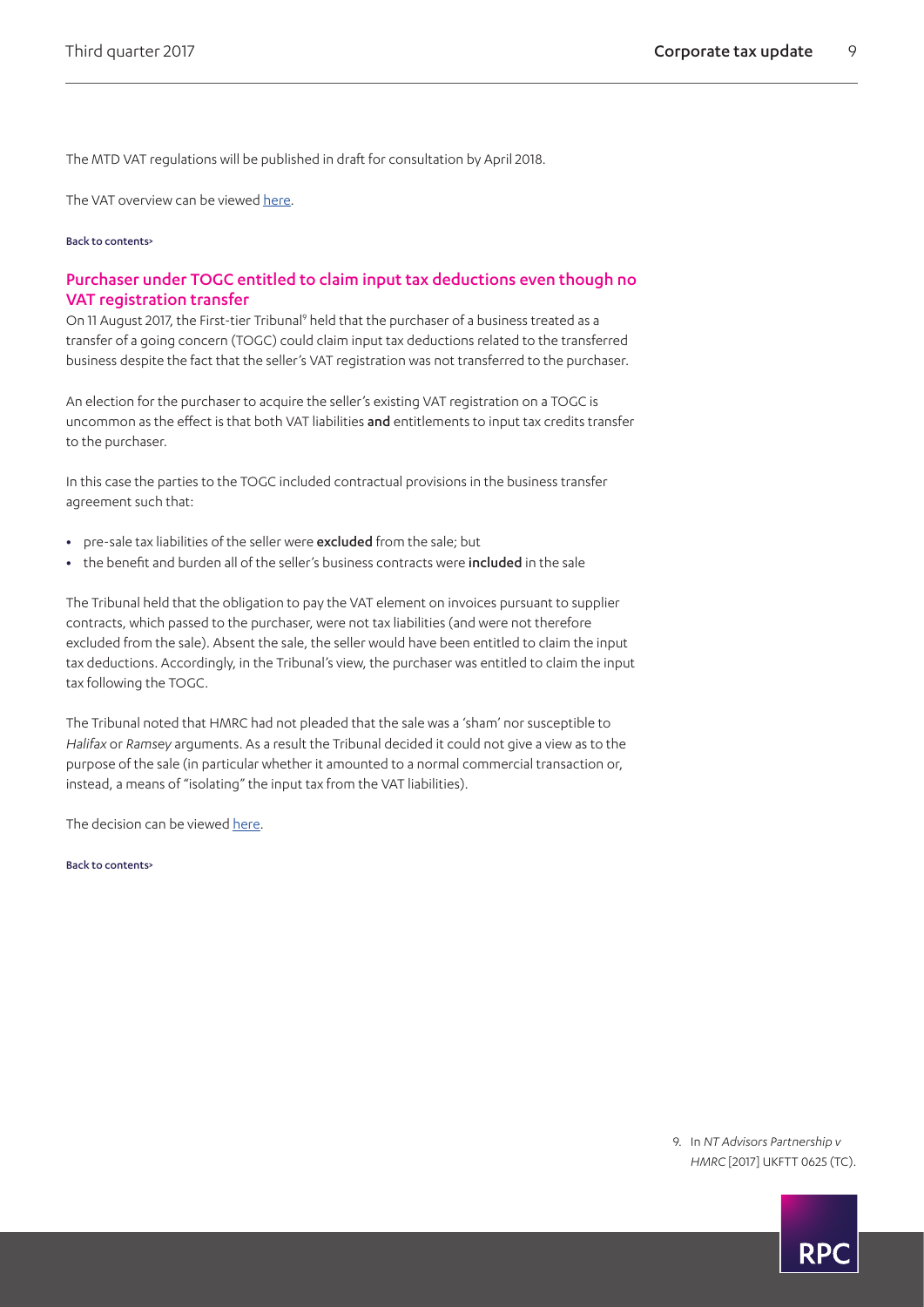# Employment taxes

#### New disguised remuneration loan charge – HMRC 'spotlight' on attempts to avoid charge by 're-describing' loans

On 10 August 2017, HMRC published a new anti-avoidance 'Spotlight 39'. This confirms HMRC's view that re-describing a loan as money held in a fiduciary capacity will not work to avoid a charge under the new provisions due to apply to any loans outstanding on 5 April 2019, which extend the scope of the disguised remuneration rules.

Changes to the disguised remuneration rules (contained in Part 7A of ITEPA 2003), included in Finance (No.2) Bill 2017, impose a Part 7A charge on loans outstanding at 5 April 2019. This measure is intend to persuade companies with employee benefit trusts (EBTs) that made loans to employees before Part 7A came into force, to wind up the arrangements.

According to the new Spotlight, HMRC have become aware that some taxpayers are being advised that re-describing an existing loan as money held in a fiduciary capacity will avoid the new charge. HMRC's message is clear; this will not work and "the only way you can avoid the new loan charge in 2019 is by making a repayment of the loan balance or settling your tax liability with HMRC in advance".

The Spotlight can be viewed [here.](https://www.gov.uk/guidance/disguised-remuneration-re-describing-loans-spotlight-39)

#### [Back to contents>](#page-0-0)

#### Taylor Review on "gig economy" makes employment tax recommendations

On 11 July 2017, the publication of "*Good Work: the Taylor Review of Modern Working Practices*" made a number of recommendations on the taxation of workers in the so-called "gig economy".

Although tax changes were outside the formal scope of the Review, it nevertheless recommended (amongst other things):

- **•** that the definition of employment status should be made consistent as between employment law and tax law
- **•** that the disparity between rates of national insurance contributions (NICs) for the employed and self-employed should be addressed by increasing the rate of class 4 NICs for the self-employed

It is expected that consultations on this area may be launched later in the year. Whether the Government feels able to address the NICs disparity, in particular, is unclear in light of the attempt to do so earlier this year which resulted in a subsequent u-turn.

The Review can be viewed [here](https://www.gov.uk/government/publications/good-work-the-taylor-review-of-modern-working-practices).

[Back to contents>](#page-0-0)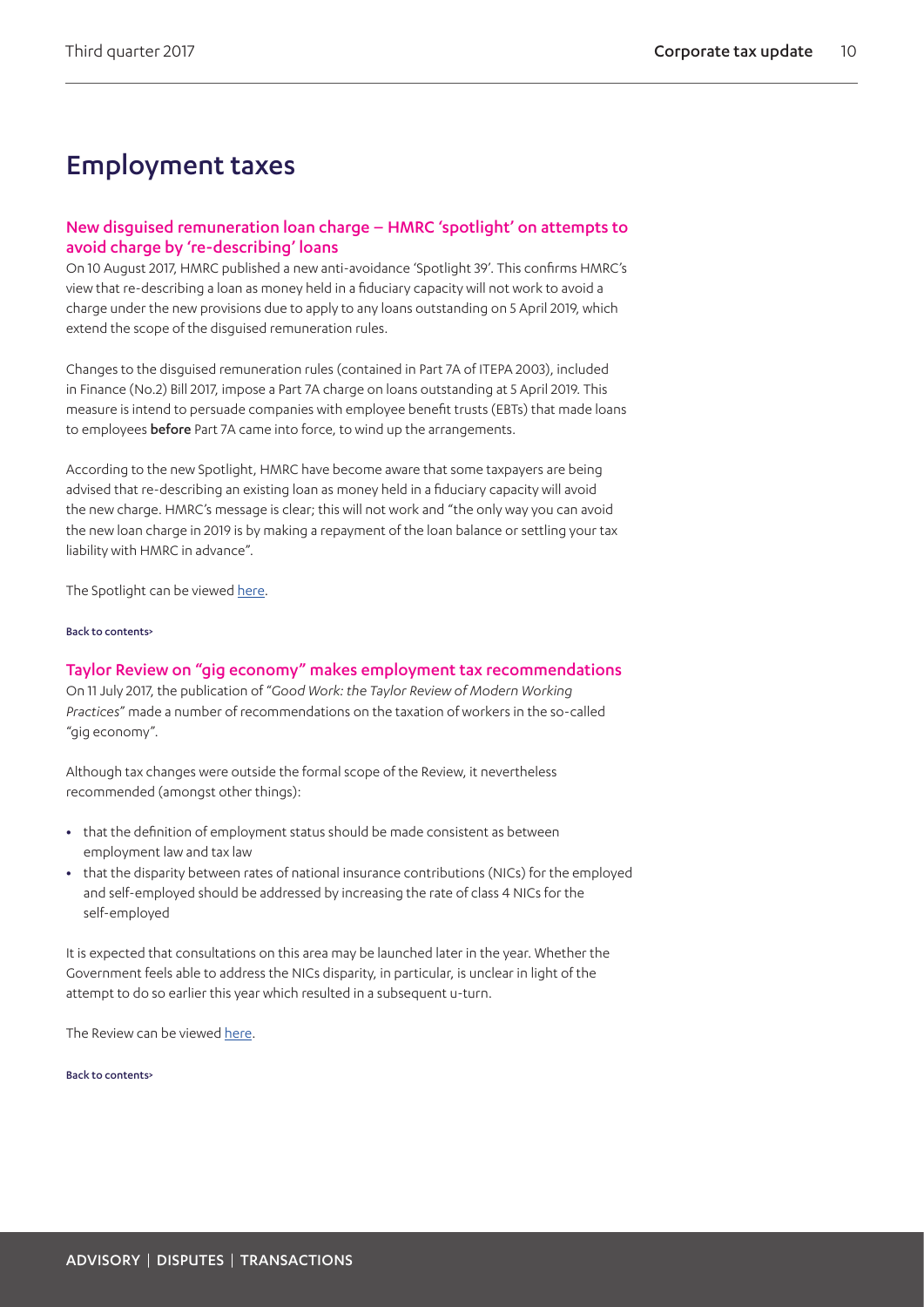#### Rangers FC case – Supreme Court upholds decision that EBT contributions should be taxed as 'redirected' employment income

On 5 July 2017, the Supreme Court<sup>10</sup> unanimously held, in what has become known as the "big tax case" that payments by an employer to an employee benefit trust (EBT) were 'redirected' earnings properly subject to tax and NICs under the PAYE system.

The facts of the case, briefly summarised in our earlier update [here,](https://www.rpc.co.uk/perspectives/tax-take/corporate-tax-update-final-quarter-2015) pre-dated the introduction of the disguised remuneration regime within Part 7A of ITEPA 2003, which was introduced (at least in the view of HMRC) to put beyond doubt that these types of arrangements do not have the intended tax effect.

The Supreme Court upheld the Court of Session's decision that the payments by the employer to the EBT were redirected emoluments of employment. In the Court's view, neither the applicable primary nor secondary legislation contained any requirement that the payments actually be received by the employee. Rather, the Court focused on the source of the payments and found that the payments were remuneration for the services provided by the employees, and that that was all that was required for a tax charge to arise.

The Court distinguished the facts of the case from circumstances where a tax charge did not arise unless and until a stated contingency occurred. In the words of the Court "the footballer was able to gain access to the cash when he wanted it…the scheme was designed to give each footballer access without delay to the money paid into the Principal Trust, if he so wished".

The decision can be viewed [here.](http://www.bailii.org/uk/cases/UKSC/2017/45.html)

[Back to contents>](#page-0-0)

<span id="page-10-0"></span>10. In *RFC 2012 Plc (in liquidation) (formerly The Rangers Football Club Plc) v Advocate General for Scotland* [2017] UKSC45.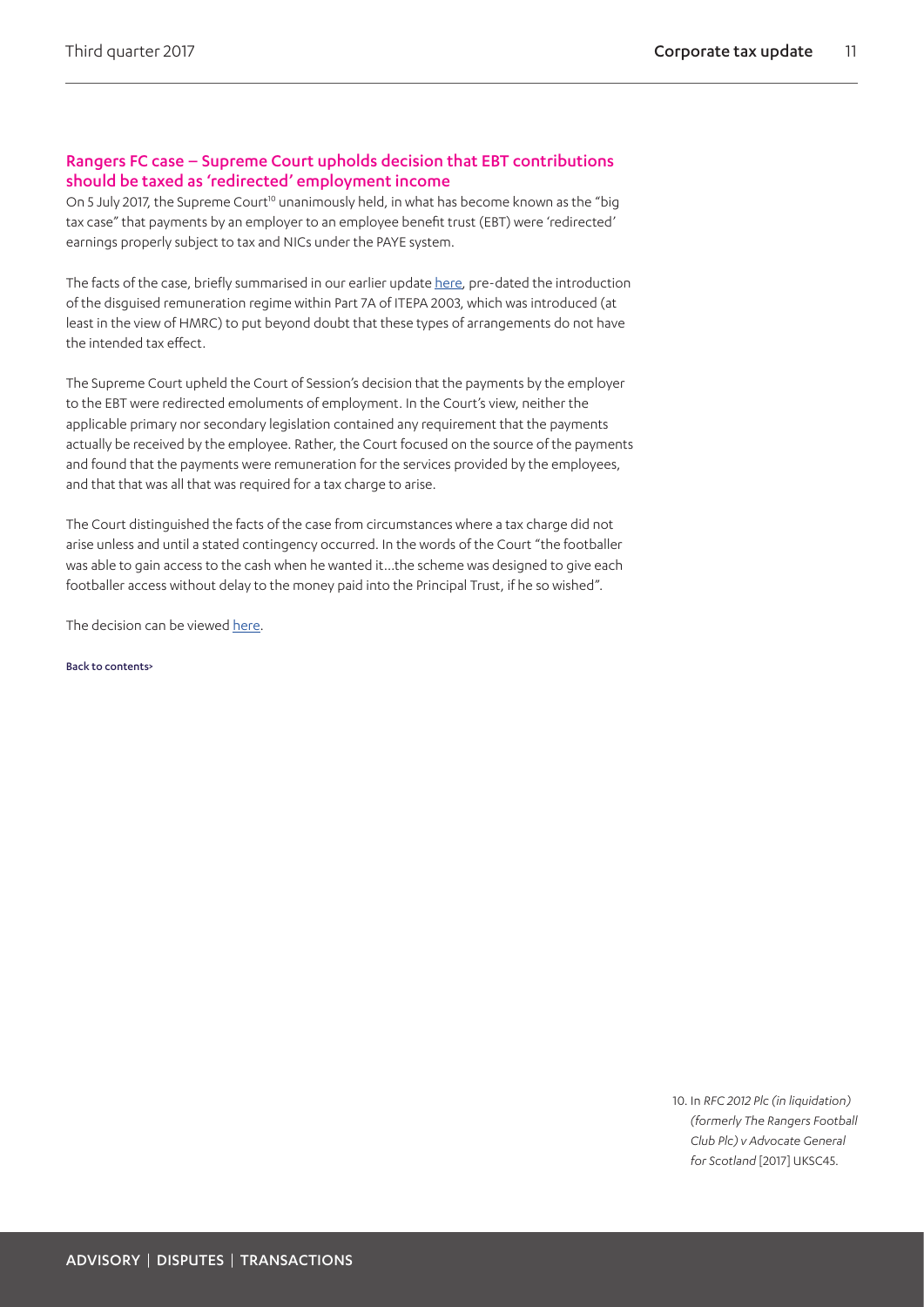## Stamp taxes

#### <span id="page-11-0"></span>Office of Tax Simplification publishes report on stamp duty reform

On 10 July 2017, the Office of Tax Simplification (OTS) published its report on the modernisation of stamp duty. The core recommendations in the report are:

- **•** replacing the process that requires sending a paper document to the Birmingham Stamp Office to be stamped, with a digital process (ie no more physical stamping)
- **•** updating the rules governing company registrars' so that they are able to register transactions on the same day as and when required (ie removing the need to wait for a stamped stock transfer form to be returned by HMRC)
- **•** limiting the scope of stamp duty to the transactions it applies to in practice (ie limiting stamp duty to transfers of UK shares only)

The report notes the practical frustrations caused by the fact that only in limited cases (less than 50 a year) can "same day" stamping be obtained, and that (currently) "time-consuming workarounds" are used by lawyers to deal with timing issues caused by the physical stamping process.

The report also makes a number of further, more technical recommendations, such as increasing the current £1,000 threshold for stamp duty and simplifying the stamp duty 'debt as consideration' rules.

It is not clear when reform of the stamp duty rules will take effect (or, indeed, if all of the recommendations will be followed).

It does however seem likely that the days of physical stamping are numbered. In a further development, on 14 August 2017 the Chancellor wrote to the OTS in response to its July report. The letter confirms the Chancellor's broad agreement with the "direction of travel" of the report's core recommendations, but does not commit to a timetable.

The report can be viewed [here](https://www.gov.uk/government/publications/ots-publishes-its-report-on-paper-stamp-duty).

The Chancellor's letter can be viewed [here.](https://www.gov.uk/government/uploads/system/uploads/attachment_data/file/640614/CX_letter_stamp_duty_August_2017.pdf)

#### [Back to contents>](#page-0-0)

#### Stamp duty s.77 relief – revised HMRC guidance on "disqualifying arrangements"

On 1 July 2017, HMRC published revised pages in its Stamp Taxes on Shares Manual as to the meaning of "disqualifying arrangements" for the purposes of section 77 Finance Act 1986 relief (Section 77 Relief).

Section 77 Relief exempts a stamp duty charge arising where a company acquires the shares of a target company in return for the issue of shares in the acquiring company to shareholders of the target company. There are strict conditions attaching to Section 77 Relief which have included, from 29 June 2016, that there must be no "disqualifying arrangements" in place. Disqualifying arrangements are arrangements which can be reasonably assumed to have at least one purpose of securing that a particular person (or particular persons together) obtain(s) control of the acquiring company.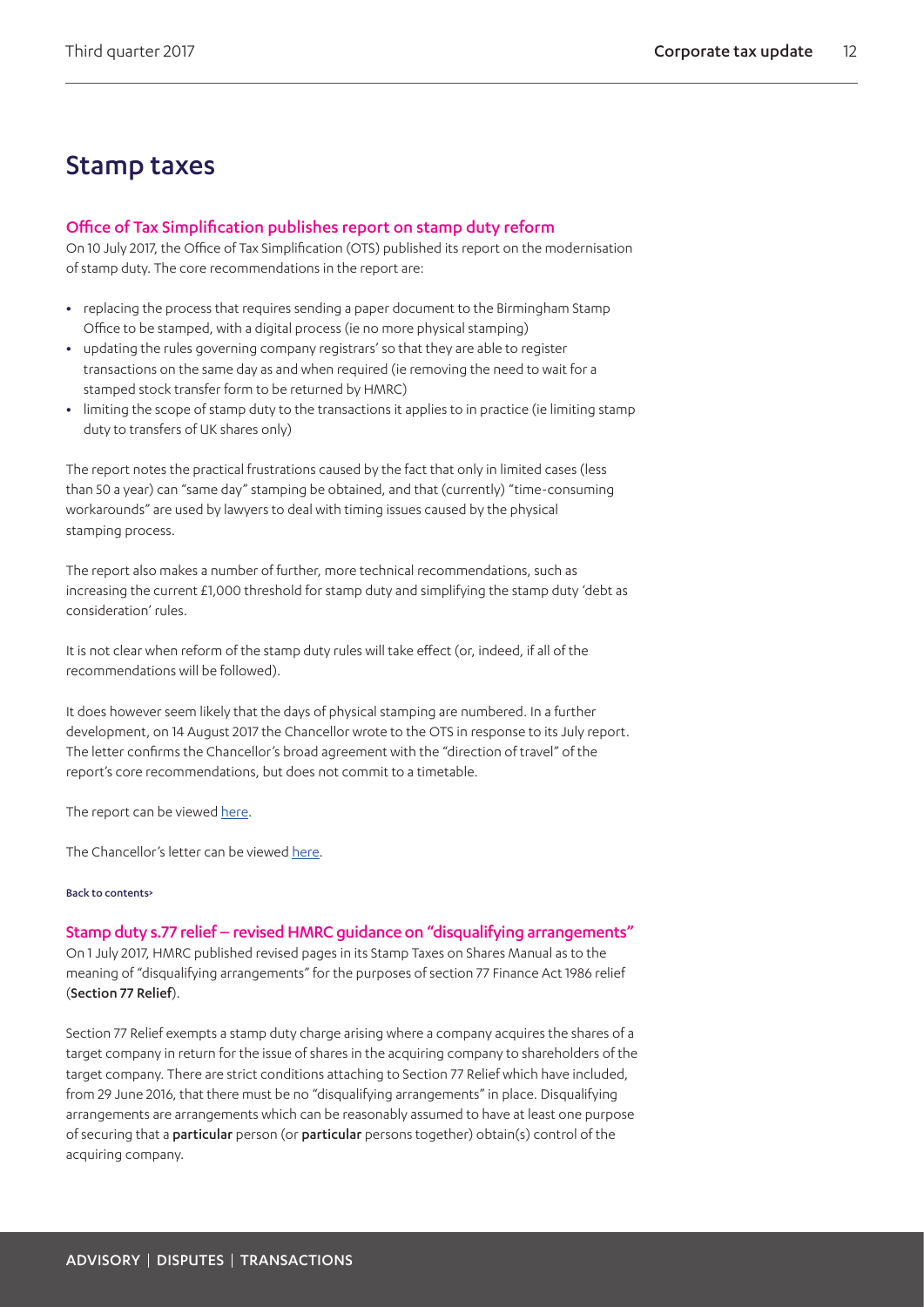The updated HMRC guidance confirms that a pre-sale reorganisation taking place before a purchaser is identified will not be caught as a "disqualifying arrangement". Nor would an IPO or an appointment of a liquidator, typically, be caught.

The updated HMRC guidance can be viewed [here.](https://www.gov.uk/hmrc-internal-manuals/stamp-taxes-shares-manual/stsm042460)

[Back to contents>](#page-0-0)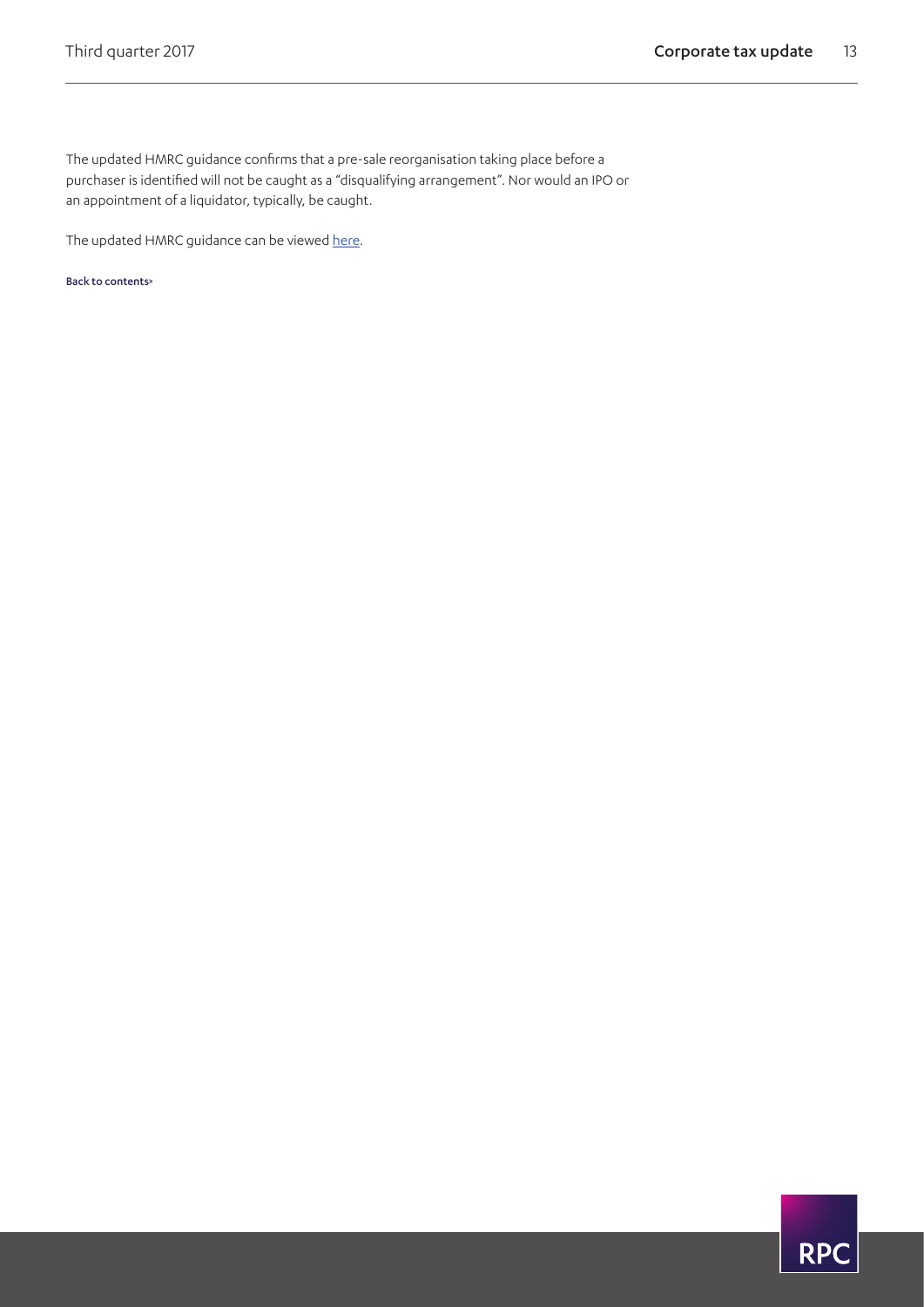# Miscellaneous

#### <span id="page-13-0"></span>Upper Tribunal confirms that shares without dividend rights are ordinary share capital

On 6 September 2017, the Upper Tribunal<sup>11</sup> over-turned a First-tier Tribunal decision, holding that shares with no dividend rights are "ordinary share capital". From the point of view of legal certainty this was a welcome decision, removing an apparent conflict between recent decisions on this issue<sup>[12](#page-13-3)</sup>.

The First-tier Tribunal (FTT) had held that shares having no dividend rights had rights to dividends at a fixed rate of 0%. Such shares should therefore be excluded from the definition of "ordinary share capital" with the result that, in the eyes of the FTT, the taxpayers in question were entitled to entrepreneurs' relief on sale of their shares as they each held over 5% of their company's share capital (excluding shares carrying fixed-rate dividend rights).

Perhaps not surprisingly, the Upper Tribunal (UT) rejected the FTT's approach. In the view of the UT the shares in question did not have any dividend rights at all. The effect was that these shares formed part of the "ordinary share capital" of the company which, in turn, meant that the taxpayers fell below the 5% threshold required for entrepreneurs' relief. The UT expressed sympathy for the taxpayers (as the offending share class had only arisen due to a requirement imposed by a local authority approached for a grant), even suggesting that Parliament might want to consider whether the legislation needs to be changing to prevent such "unfair" outcomes. However the UT concluded that the statutory provision (section 989 ITA 2007) was clear.

The decision can be viewed [here.](https://assets.publishing.service.gov.uk/media/59b0088f40f0b6173e8d2d83/HMRC_v_McQuillan.pdf)

#### [Back to contents>](#page-0-0)

#### Failure to prevent facilitation of tax avoidance – HMRC guidance on new offences

On 1 September 2017, HMRC published guidance for companies and organisations to follow in respect of the new corporate offences of failure to prevent facilitation of UK and foreign tax evasion. These new rules came into force on 30 September 2017 pursuant to Part 3 of the Criminal Finances Act 2017 (CFA).

Broadly, it will be a defence against the new offences for the company or organisation to prove that they had in place prevention procedures. Guidance as to these prevention procedures has now been published in final form.

The guidance can be viewed [here](https://www.gov.uk/government/uploads/system/uploads/attachment_data/file/642714/Tackling-tax-evasion-corporate-offences.pdf).

#### [Back to contents>](#page-0-0)

#### <span id="page-13-1"></span>First-tier Tribunal finds in favour of taxpayer in first decision on senior accounting officer rules

On 3 August 2017, the First-tier Tribunal<sup>13</sup> held that HMRC was not justified in making penalty assessments against the finance director of a group of companies for a failure to comply with the senior accounting officer rules in Schedule 46 to the Finance Act 2009 (the SAO rules).

- <span id="page-13-2"></span>11. In *HMRC v McQuillan* [2017] UKUT 344 (TCC).
- <span id="page-13-3"></span>12. See our previous commentary [here](https://www.rpc.co.uk/perspectives/tax-take/corporate-tax-update-first-quarter-2016) on the *Castledine* decision and [here](https://www.rpc.co.uk/perspectives/tax-take/corporate-tax-update-second-quarter-2016) on the Firsttier decision in *McQuillan*.
- <span id="page-13-4"></span>13. In *Thathiah v HMRC* [2017] UKFTT 0601 (TC).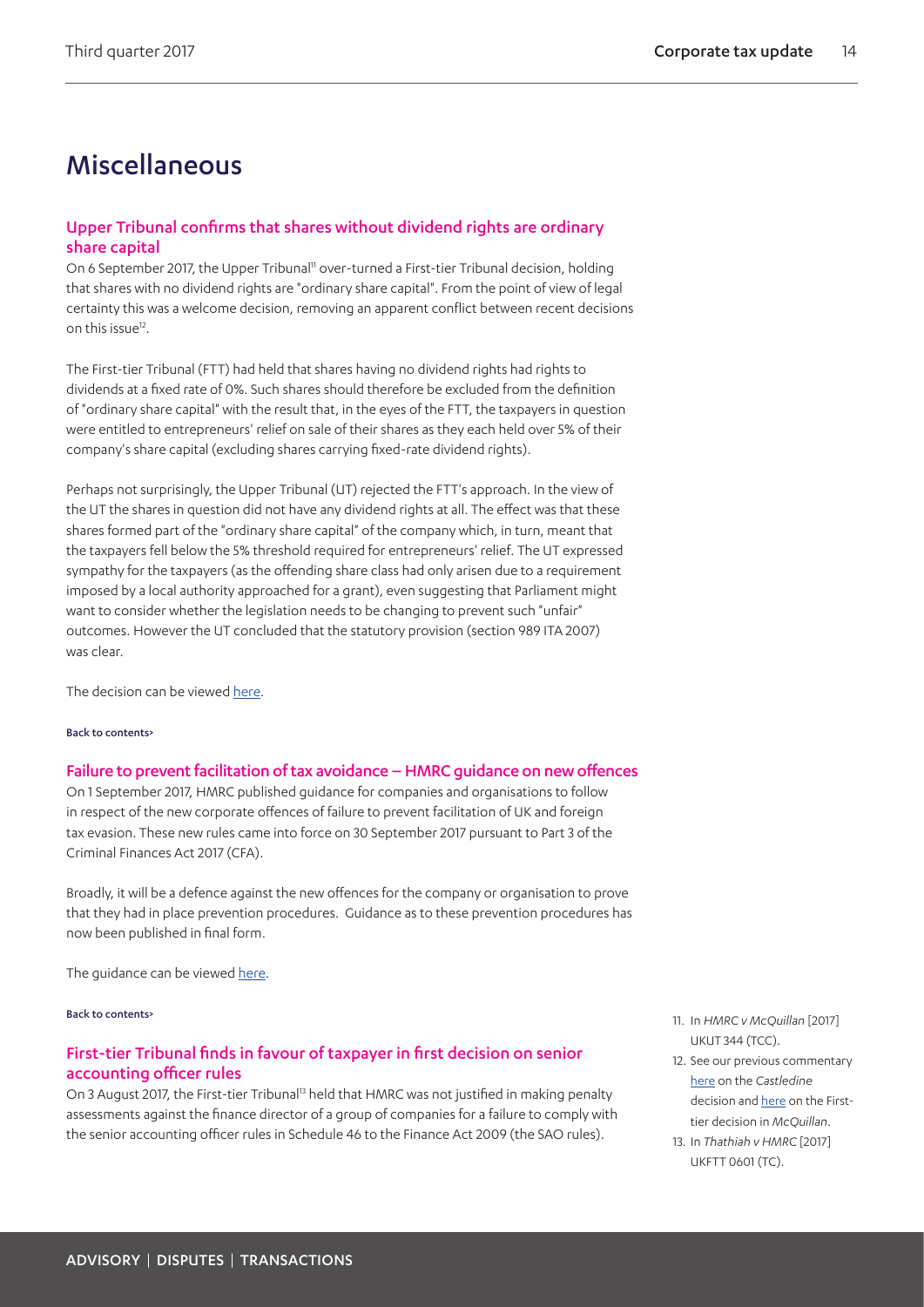HMRC had argued that the nominated SAO had failed in his "main duty" to take reasonable steps to ensure that appropriate tax accounting arrangements are established and maintained.

The Tribunal noted that whilst the statutory penalties under the SAO rules were relatively modest, the potential impact on an individual's reputation and employment prospects could be more significant. Examining the facts given that this is an objective question, the Tribunal held that HMRC had failed to discharge the burden of proof that the SAO had not taken the required reasonable steps. In fact, the Tribunal held, the "overall impression" was one of gradual improvement and the individual had repeatedly asked for additional resources in order that he may properly carry out his duties.

The decision can be viewed [here.](http://www.bailii.org/uk/cases/UKFTT/TC/2017/TC06043.html)

[Back to contents>](#page-0-0)

#### <span id="page-14-0"></span>First opinion of GAAR Advisory Panel issued

On 18 July 2017, the first opinion of the General Anti-Abuse Rule (GAAR) Advisory Panel was issued.

The GAAR was introduced to much fanfare in 2013 in order to deter and counteract "abusive" tax arrangements. A key taxpayer 'safeguard' to offset concerns as to the scope of the GAAR is the requirement for HMRC to refer potential GAAR cases to the independent Advisory Panel. The Advisory Panel is asked to opine as to whether the particular arrangements can be viewed as a reasonable course of action in view of the relevant tax provisions. Only in the event that the Panel opine that the arrangements are not so reasonable, can HMRC continue with a GAAR case.

The particular arrangements involved employee rewards in the form of gold bullion and utilising an employee benefit trust. The arrangements, if effective, would have both avoided a charge under the so-called "disguised remuneration" tax rules and also delivered a tax deduction for the employer company.

The Panel's decision, that the arrangements were not "reasonable", is unsurprising. The taxpayers in this case adopted a contrived set of steps in order to exploit a shortcoming in the relevant legislation that was clearly not intended by Parliament. Nor is it surprising that HMRC are choosing to refer these kinds of arrangements to the GAAR Panel. It seems unlikely that HMRC would want to take the risk of an adverse (in HMRC's eyes) Panel Opinion, at least in these early days of the GAAR at a time when HMRC might want to establish the credibility of the GAAR.

The Panel Opinion can be viewed [here.](https://www.gov.uk/government/publications/gaar-advisory-panel-opinion-employee-rewards-using-gold-bullion)

[Back to contents>](#page-0-0)